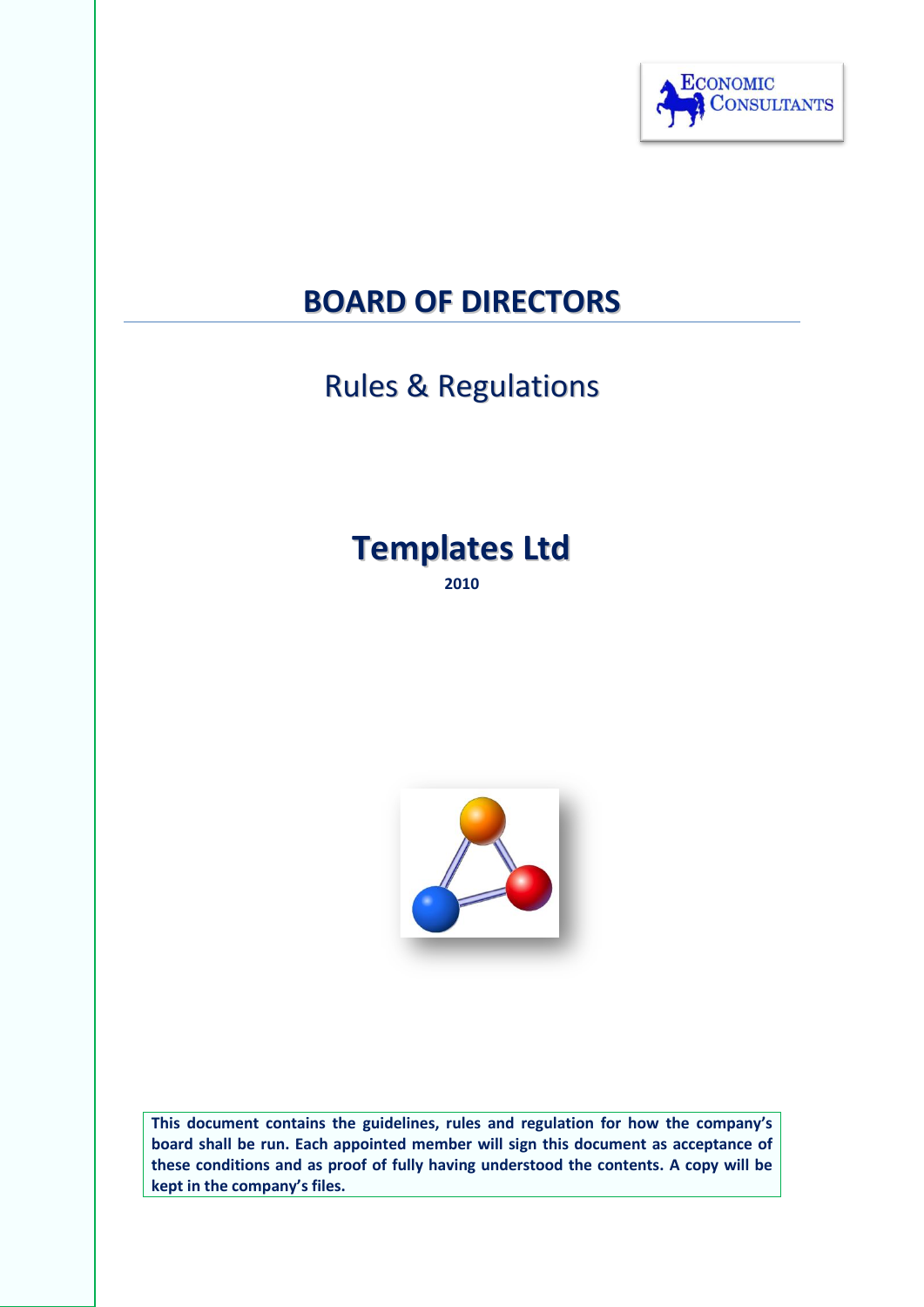

### **Guidelines, Rules & Regulations to Appointed Members of the ABC Board of Directors**

**\_\_\_\_\_\_\_\_\_\_\_\_\_\_\_\_\_\_\_\_\_\_\_\_\_\_\_\_\_\_\_\_\_\_\_\_\_\_\_\_\_\_\_\_\_\_\_\_\_\_\_\_\_\_\_\_\_\_\_\_\_\_\_\_\_\_\_\_\_\_\_\_\_\_\_\_\_**

| <b>Members Name</b> |                                                                                  |
|---------------------|----------------------------------------------------------------------------------|
| <b>Company Goal</b> | Minimum annual return on investment of 20%                                       |
| Involvement period  | 3 to 5 years to realise the value                                                |
| <b>Contribution</b> | Business development focusing on internationalisation, sales and<br>fund raising |

Each Member of the Board formally represents all shareholders and must by guidance and control, ensure that the company's assets are managed in the best way for the owners.

The companies' act defines specific demands to the size of equity and proper management and the responsibility of the Board of Directors in that connection.

#### **ROLES AND TASKS**

| Goals            | The Board's responsibility is to make sure that the company is working<br>towards defined short and long-term goals. These goals must be in<br>accordance with the company's business idea, vision and strategy. There<br>should be few goals, which all are directed towards critical success factors. |
|------------------|---------------------------------------------------------------------------------------------------------------------------------------------------------------------------------------------------------------------------------------------------------------------------------------------------------|
| <b>Strategy</b>  | The Board must ensure that the company formulates a clear strategy. A<br>focused and long-term strategy, which is understood by all involved, is<br>important to make sure that all resources are allocated and pull in the same<br>direction.                                                          |
| Control          | The Board should obtain regular profit/loss reports and ensure compliance<br>with short and long-term goals.                                                                                                                                                                                            |
|                  | A monthly-composed year-end prognosis is a useful additional tool. The<br>Board must also make sure that the results presented show the actual<br>situation.                                                                                                                                            |
| <b>Cash Flow</b> | Both in start up situations and in growth periods companies normally require<br>additional funding. Having a running cash flow control and long term cash<br>flow planning is a major responsibility to the Board.                                                                                      |
|                  | Strengthening the cash position is best undertaken at the early stages before<br>liquidity problems develop in response to forward requirement projections.                                                                                                                                             |
| Variance         | The Board must ensure that any variance from the business plan or ISO<br>quality assurance methodology is addressed by the management. The board<br>should treat and approve actions related to significant deviations.                                                                                 |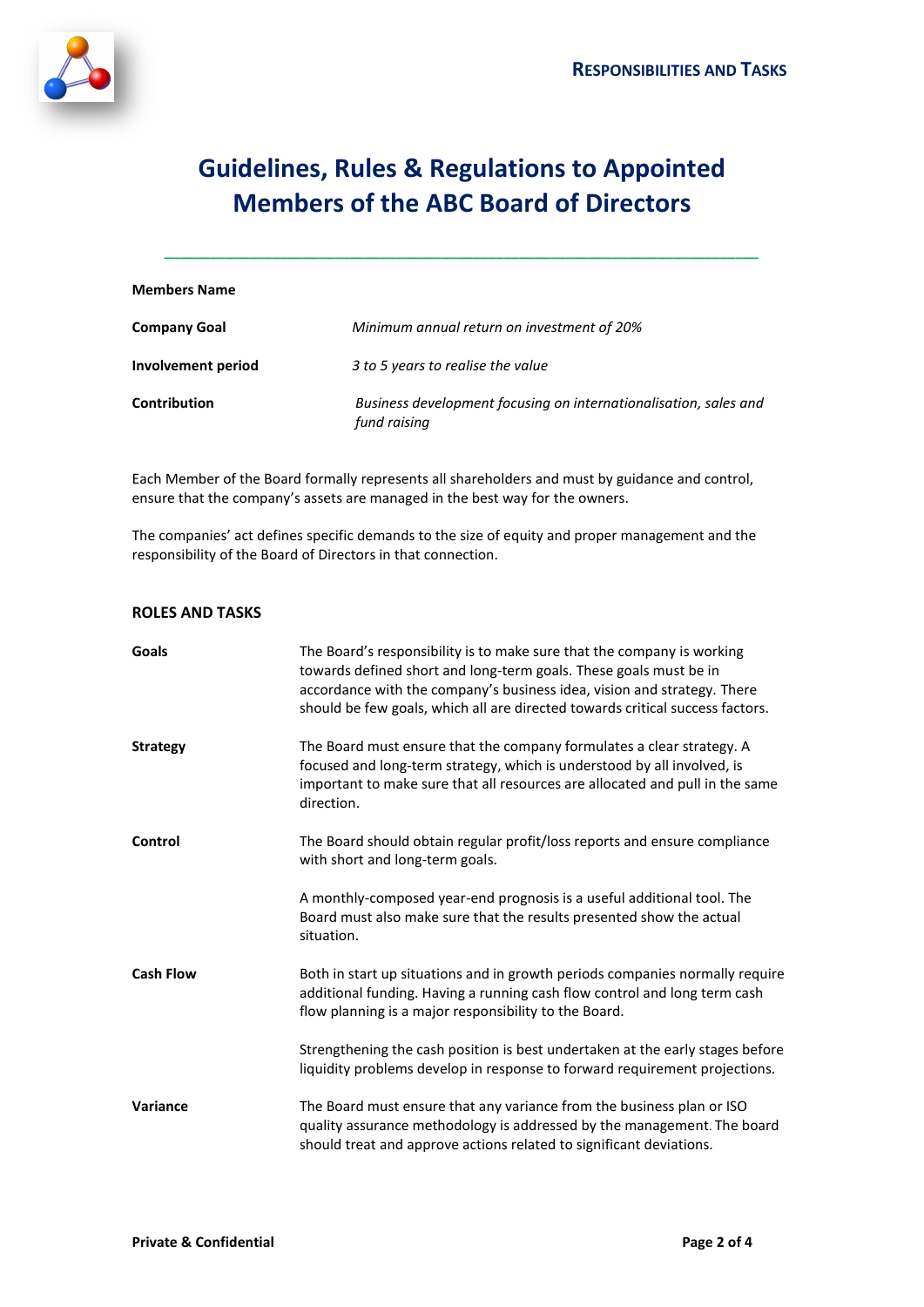

| Individuality         | Every Company develops its own distinctive character and it is important that<br>the Board respects and further develops this.                                                                                                                                     |
|-----------------------|--------------------------------------------------------------------------------------------------------------------------------------------------------------------------------------------------------------------------------------------------------------------|
|                       | Members of the Board shall of course build on own experience, but not<br>uncritically copy from other engagements.                                                                                                                                                 |
| Man. Dir.             | The Board is formally the MD's superior. One of its most important tasks is to<br>recruit, develop, support and if necessary replace the MD.                                                                                                                       |
| <b>Roles</b>          | Ownership, board responsibilities and leadership are different roles in a<br>company. In small and medium size companies, the roles often are mixed,<br>some times with unfortunate consequences.                                                                  |
| <b>Determination</b>  | The board must be wiling to take actions as and when required to ensure the<br>success of the company and at the same time ensure the management agrees<br>with and supports the decisions board.                                                                  |
| <b>Risk Factors</b>   | Within the field of managing funds on behalf of the shareholders lay an<br>ongoing evaluation of risks and supporting actions.                                                                                                                                     |
|                       | Risks are defined as:                                                                                                                                                                                                                                              |
|                       | Unwanted and unforeseen things can happen<br>Inefficient operation and processes<br>Failure to exploit the possibilities, market, product, and technology                                                                                                          |
|                       | The Board must initiate remedial actions where and when required.                                                                                                                                                                                                  |
| Composition           | It is the General Assembly who elects the Board of Directors. However the<br>Board should make an evaluation on how the Board should be best<br>composed. No conflicts of interest that lead to side considerations by the<br>individual board member should exist |
|                       | The Board should have a composition of competence that matches the<br>company's situation and needs and complements the company's own<br>competence levels.                                                                                                        |
|                       | The climate in the Board should be of such a nature that it allows creative<br>dissensions without undermining the Board as a collegium.                                                                                                                           |
| <b>Board Meetings</b> | It is important that a part of the agenda is standard and another part is of<br>current interest or more comprehensive matters as budgets, total strategy,<br>development of the organization, market strategies, financial management<br>etc.                     |
|                       | On a regular basis, the board should discuss its own way of working and allow<br>the Chairman to initiate required change. Matters to the Board should consist<br>of resolutions, discussions and information.                                                     |
| <b>Accessibility</b>  | The Board shall on behalf of the Shareholders actively support the business<br>and the management. Board members should be able to allocate sufficient<br>time to the company and have time to prepare and follow up Board<br>Meetings.                            |